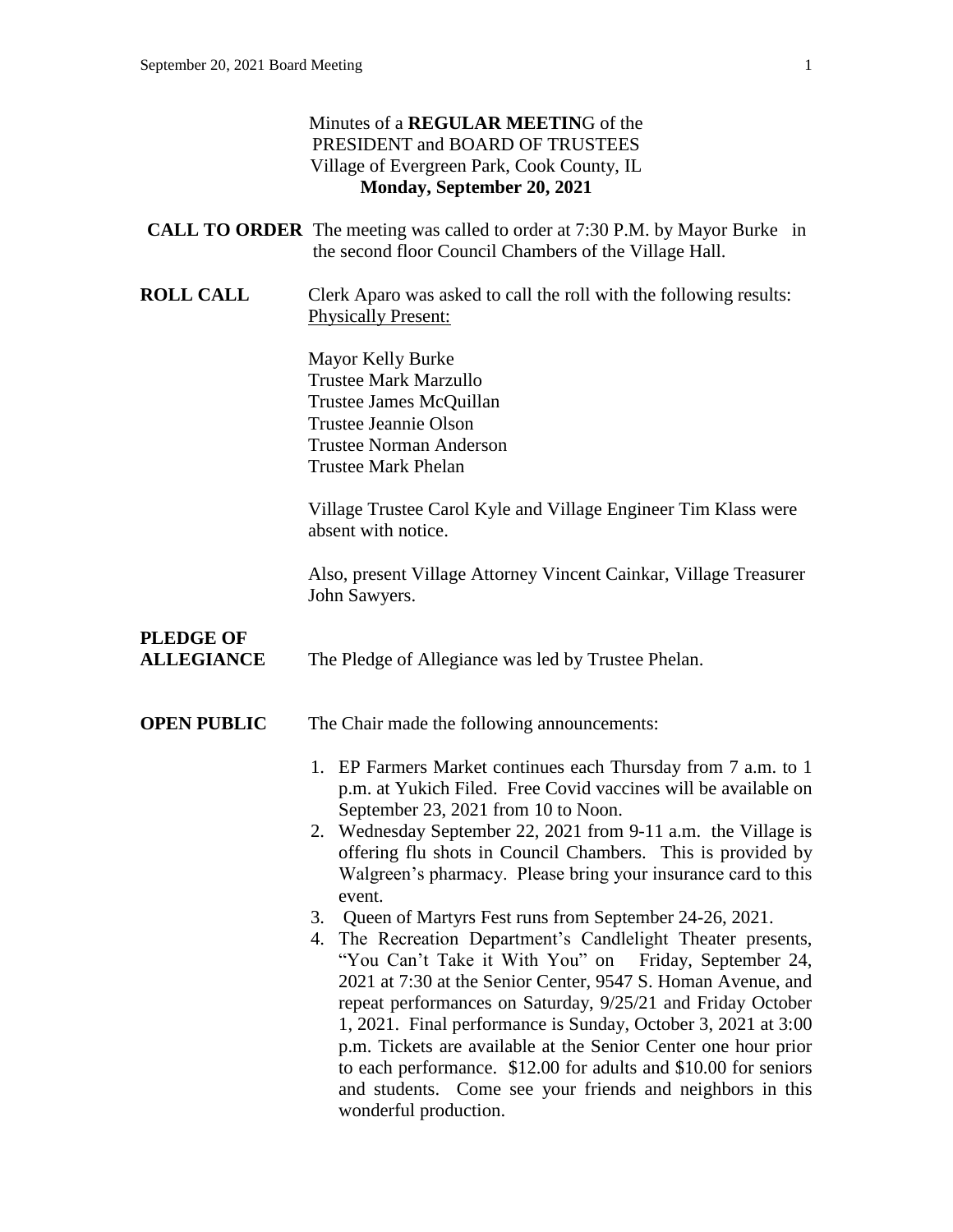- 5. Evergreen Park High School's Homecoming, Friday September 24, 2021 kicks off with the annual parade at 3:30 p.m. with football games to follow, Mustangs vs. Argo.
- 6. Saturday, September 25, 2021 from 10 a.m. to Noon, the EP Library is hosting "Frank Fest" to meet the new Library Director, Frank Murray. There will be a petting zoo and fun activities for kids of all ages.
- 7. The American Legion Post 854 is hosting a Car Show on premises at 9701 S. Kedzie on Saturday, September 25 from 3-7 p.m.
- 8. There will be a paper shred event at the Farmers Market on Thursday, September 30, 2021 from 9 a.m. to 11 a.m.
- 9. The Village of Evergreen Park is hosting an Octoberfest at the HB Maher Community Center on Saturday, October 2, 20212 from 2 p.m. to 9 p.m. There will be many family fun events, local vendors, and seasonal food items.
- 10. The EP Fire Department's Open House is Saturday, October 2, from 10 a.m. until 2 p.m.
- 11. Sunday, October 3, 2021 St. Bernadette's Annual Pet Blessing will take place at the 50-acre park from 12:30 to 1:30 p.m.
- 12. Monday October 4, 2021 there will be a Public Hearing at 7:30 p.m. in Council Chambers regarding a text amendment to the Zoning code to site and regulate adult-use and medical cannabis facilities.
- 13. The EP Youth Department is hosting "Haunted Hayrides" on Friday, October 8, 2021 from 5 to 9 p.m. in Lockport, Illinois. Registration is open to students in grades 5-12 and they must pre-register at the Youth Room  $3450$  W.  $97<sup>th</sup>$  Street; cost is \$18.00 per person.
- 14. Saturday, October 9, 2021 St. Bernadette's hosts the annual "Dueling Pianos" event at O'Brien Hall.
- 15. Thursday, October 14, 2021 Mayor Kelly Burke will give the State of the Village presentation at the Chamber of Commerce Luncheon. Site to be determined.

## **OPEN PUBLIC**

**AUDIENCE** The Chair welcomed and introduced Mr. Frank Murray, longtime resident of Evergreen Park and new Evergreen Park Library Director. Frank began as the new Director the end of June 2021 replacing Nicki Seidl. He invited everyone to have a donut from the "Doughs Guys" and attend the Library event, "Frank Fest" on Saturday, September 25, 2021 from 10 a.m. to Noon. He added it is an honor to serve such a great community. The Chair wished him all the best in his new position.

> Mr. Percy Allen asked where the Mayor's State of Village would be held. The Chair answered the location is yet to be determined. She will let him know. He also asked if licensing of cannabis is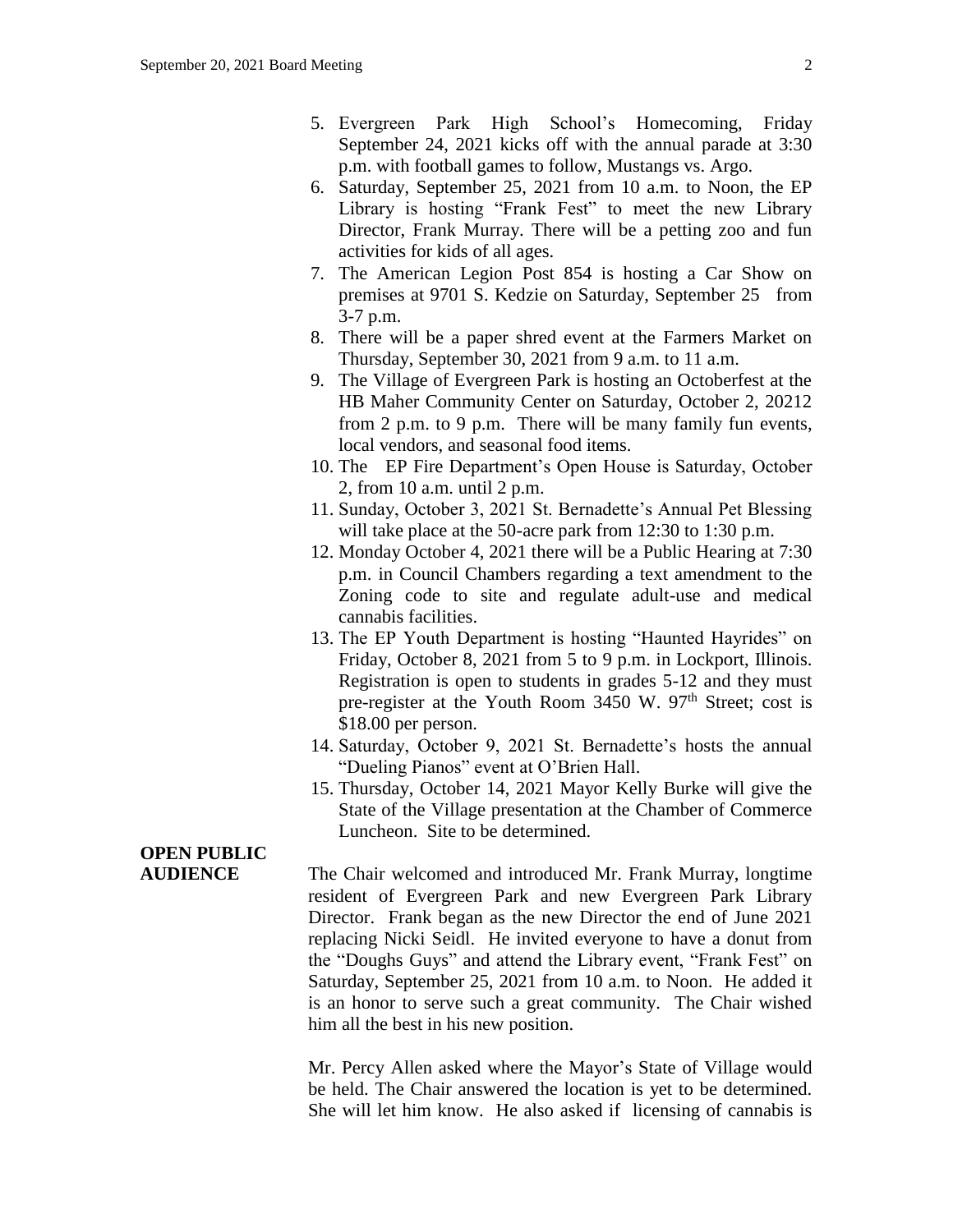being considered. The Chair answered it will be discussed at the Public Hearing at the October meeting.

Mrs. Helen Cuprisin thanked the Chair and the staff for offering the vaccine/ flu shots.

Mrs. Virginia Wrobel thanked the Chair and all the Village Departments for their enormous support adding it would not be possible without their help. The Chair thanked Virginia and her team for putting on a wonderful event.

## **REGULAR**

**AGENDA** Motion by Trustee Phelan second by Trustee Anderson to waive the reading of the minutes of the September 7, 2021 regular Meeting by the President and Board of Trustees. Upon roll call, voting YES Trustees Marzullo, McQuillan, Olson, Anderson and Phelan, voting NO: NONE. he motion was passed and so ordered by the Chair.

### **RESOLUTION**

**NO. 22-2021** Motion by Trustee Marzullo second by Trustee McQuillan to approve **RESOLUTION NO. 22-2021** with expenditures of the Corporate Fund of \$326,086.38 and the Water Management Fund in the amount of \$ 371,916.20 and the 95th Street TIF Fund, \$45,778.20 and the Street Bond Fund, \$ 1,500.00 for a total of \$745,280.78. Upon roll call, voting YES Trustees McQuillan, Olson, Anderson, Phelan and Marzullo; voting NO: NONE. The motion was passed and so ordered by the Chair.

### **TREASURER**

**REPORT** Motion by Trustee Phelan second by Trustee Marzullo to approve the Treasurer's Report in the amount of \$ 6,480,676.80 the General Fund and \$ 5,501,313.04 in the Water Management Fund for August 2021 for information and file. The motion was passed by unanimous voice vote and so ordered by the Chair.

### **BUSINESS CERTIFICATES** *NO BUSINESS APPLICATIONS AT THIS TIME.*

#### **DEPARTMENT HEADS** NONE.

#### **ENGINEER'S REPORT** Mr. Klass was absent.

# **ATTORNEY'S**

**REPORT** Attorney Cainkar had no report.

**BIDS** Motion by Trustee Phelan second by Trustee Anderson to approve